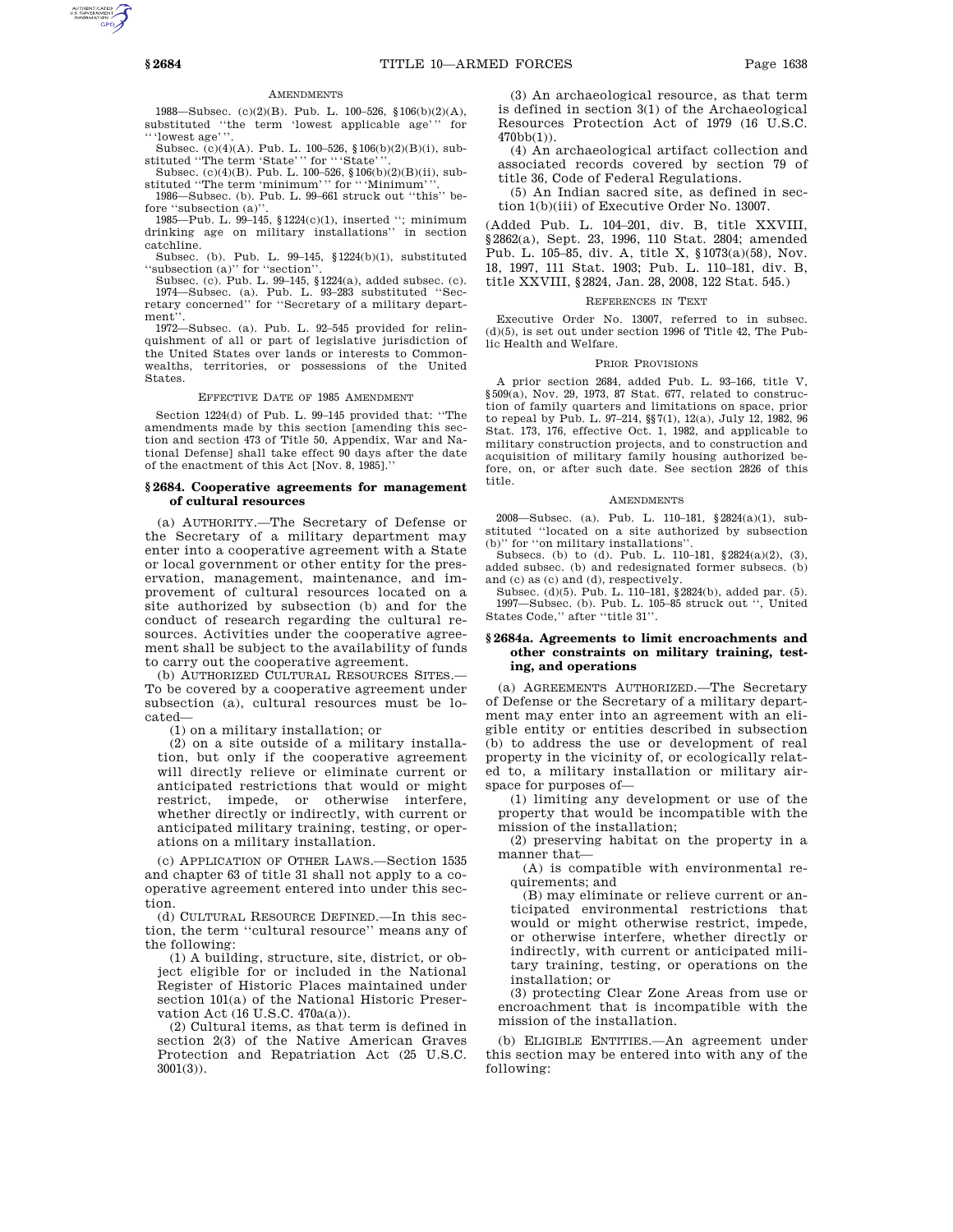(1) A State or political subdivision of a State.

(2) A private entity that has as its stated principal organizational purpose or goal the conservation, restoration, or preservation of land and natural resources, or a similar purpose or goal, as determined by the Secretary concerned.

(c) INAPPLICABILITY OF CERTAIN CONTRACT RE-QUIREMENTS.—Notwithstanding chapter 63 of title 31, an agreement under this section that is a cooperative agreement or a grant may be used to acquire property or services for the direct benefit or use of the United States Government.

(d) ACQUISITION AND ACCEPTANCE OF PROPERTY AND INTERESTS.—(1) An agreement with an eligible entity or entities under this section shall provide for—

(A) the acquisition by the entity or entities of all right, title, and interest in and to any real property, or any lesser interest in the property, as may be appropriate for purposes of this section; and

(B) the sharing by the United States and the entity or entities of the acquisition costs in accordance with paragraph (3).

(2) Property or interests may not be acquired pursuant to the agreement unless the owner of the property or interests consents to the acquisition.

(3) An agreement with an eligible entity under this section may provide for the management of natural resources on, and the monitoring and enforcement of any right, title, real property in which the Secretary concerned acquires any right, title, or interest in accordance with this subsection and for the payment by the United States of all or a portion of the costs of such natural resource management and monitoring and enforcement if the Secretary concerned determines that there is a demonstrated need to preserve or restore habitat for the purpose described in subsection  $(a)(2)$ . Any such payment by the United States—

(A) may be paid in a lump sum and include an amount intended to cover the future costs of natural resource management and monitoring and enforcement; and

(B) may be placed by the eligible entity in an interest-bearing account, and any interest shall be applied for the same purposes as the principal.

(4)(A) The Secretary concerned shall determine the appropriate portion of the acquisition costs to be borne by the United States in the sharing of acquisition costs of real property, or an interest in real property, under paragraph  $(1)(B)$ .

(B) In lieu of or in addition to making a monetary contribution toward the cost of acquiring a parcel of real property, or an interest therein, pursuant to an agreement under this section, the Secretary concerned may convey, using the authority provided by section 2869 of this title, real property described in paragraph (2) of subsection (a) of such section, subject to the limitation in paragraph (3) of such subsection.

(C) The portion of acquisition costs borne by the United States under subparagraph (A), either through the contribution of funds or excess real property, or both, may not exceed an amount equal to, at the discretion of the Secretary concerned—

(i) the fair market value of any property or interest in property to be transferred to the United States upon the request of the Secretary concerned under paragraph (5); or

(ii) the cumulative fair market value of all properties or interests to be transferred to the United States under paragraph (5) pursuant to an agreement under subsection (a).

(D) The portion of acquisition costs borne by the United States under subparagraph (A) may exceed the amount determined under subparagraph (C), but only if—

(i) the Secretary concerned provides written notice to the Committee on Armed Services of the Senate and the Committee on Armed Services of the House of Representatives containing—

(I) a certification by the Secretary that the military value to the United States of the property or interest to be acquired justifies a payment in excess of the fair market value of the property or interest; and

(II) a description of the military value to be obtained; and

(ii) the contribution toward the acquisition costs of the property or interest is not made until at least 14 days after the date on which the notice is submitted under clause (i) or, if earlier, at least 10 days after the date on which a copy of the notice is provided in an electronic medium pursuant to section 480 of this title.

(E) The contribution of an entity or entities to the acquisition costs of real property, or an interest in real property, under paragraph  $(1)(B)$ may include, with the approval of the Secretary concerned, the following or any combination of the following:

(i) The provision of funds, including funds received by such entity or entities from a Federal agency outside the Department of Defense or a State or local government in connection with a Federal, State, or local program.

(ii) The provision of in-kind services, including services related to the acquisition or maintenance of such real property or interest in real property.

(iii) The exchange or donation of real property or any interest in real property.

(5)(A) The agreement shall require the entity or entities to transfer to the United States, upon the request of the Secretary concerned, all or a portion of the property or interest acquired under the agreement or a lesser interest therein. No such requirement need be included in the agreement if the property or interest is being transferred to a State, or the agreement requires it to be subsequently transferred to a State, and the Secretary concerned determines that the laws and regulations applicable to the future use of such property or interest provide adequate assurance that the property concerned will be developed and used in a manner appropriate for purposes of this section. The Secretary shall limit such transfer request to the minimum property or interests necessary to en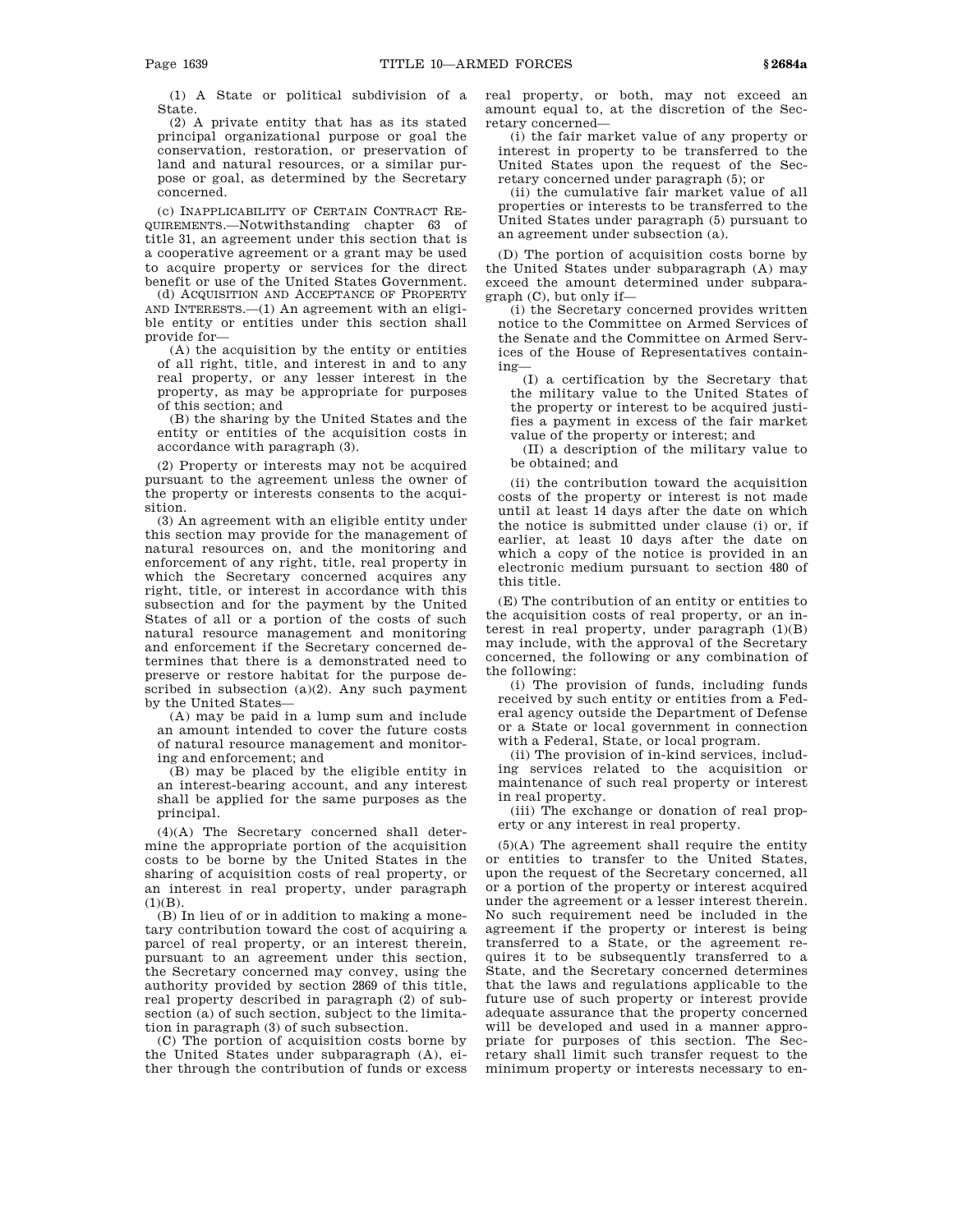sure that the property concerned is developed and used in a manner appropriate for purposes of this section.

(B) Notwithstanding subparagraph (A), if all or a portion of the property or interest acquired under the agreement is subsequently transferred to the United States and administrative jurisdiction over the property is under a Federal official other than a Secretary concerned, the Secretary concerned and that Federal official shall enter into a memorandum of agreement providing, to the satisfaction of the Secretary concerned, for the management of the property or interest concerned in a manner appropriate for purposes of this section. Such memorandum of agreement shall also provide that, should it be proposed that the property or interest concerned be developed or used in a manner not appropriate for purposes of this section, including declaring the property to be excess to the agency's needs or proposing to exchange the property for other property, the Secretary concerned may request that administrative jurisdiction over the property be transferred to the Secretary concerned at no cost, and, upon such a request being made, the administrative jurisdiction over the property shall be transferred accordingly.

(6) The Secretary concerned may accept on behalf of the United States any property or interest to be transferred to the United States under the agreement.

(7) For purposes of the acceptance of property or interests under the agreement, the Secretary concerned may accept an appraisal or title documents prepared or adopted by a non-Federal entity as satisfying the applicable requirements of section 301 of the Uniform Relocation Assistance and Real Property Acquisition Policies Act of 1970 (42 U.S.C. 4651) or section 3111 of title 40, if the Secretary concerned finds that the appraisal or title documents substantially comply with the requirements.

(e) ACQUISITION OF WATER RIGHTS.—The authority of the Secretary concerned to enter into an agreement under this section for the acquisition of real property (or an interest therein) includes the authority to support the purchase of water rights from any available source when necessary to support or protect the mission of a military installation.

(f) ADDITIONAL TERMS AND CONDITIONS.—The Secretary concerned may require such additional terms and conditions in an agreement under this section as the Secretary considers appropriate to protect the interests of the United States.

(g) ANNUAL REPORTS.—(1) Not later than March 1 each year, the Secretary of Defense shall, in coordination with the Secretaries of the military departments and the Director of the Department of Defense Test Resource Management Center, submit to the Committees on Armed Services of the Senate and the House of Representatives a report on the projects undertaken under agreements under this section.

(2) Each report under paragraph (1) shall include the following:

(A) A description of the status of the projects undertaken under agreements under this section.

(B) An assessment of the effectiveness of such projects, and other actions taken pursu-

ant to this section, as part of a long-term strategy to ensure the sustainability of military test and training ranges, military installations, and associated airspace.

(C) An evaluation of the methodology and criteria used to select, and to establish priorities, for projects undertaken under agreements under this section.

(D) A description of any sharing of costs by the United States and eligible entities under subsection (d) during the preceding year, including a description of each agreement under this section providing for the sharing of such costs and a statement of the eligible entity or entities with which the United States is sharing such costs.

(E) Such recommendations as the Secretary of Defense considers appropriate for legislative or administrative action in order to improve the efficiency and effectiveness of actions taken pursuant to agreements under this section.

(h) FUNDING.—(1) Except as provided in paragraph (2), funds authorized to be appropriated for operation and maintenance of the Army, Navy, Marine Corps, Air Force, or Defense-wide activities may be used to enter into agreements under this section.

(2) In the case of a military installation operated primarily with funds authorized to be appropriated for research, development, test, and evaluation, funds authorized to be appropriated for the Army, Navy, Marine Corps, Air Force, or Defense-wide activities for research, development, test, and evaluation may be used to enter into agreements under this section with respect to the installation.

(i) DEFINITIONS.—In this section:

(1) The term ''Secretary concerned'' means the Secretary of Defense or the Secretary of a military department.

(2) The term ''State'' includes the District of Columbia, the Commonwealth of Puerto Rico, the Commonwealth of the Northern Marianas, and the territories and possessions of the United States.

(3) The term ''Clear Zone Area'' means an area immediately beyond the end of the runway of an airfield that is needed to ensure the safe and unrestricted passage of aircraft in and over the area.

(Added Pub. L. 107–314, div. B, title XXVIII, §2811(a), Dec. 2, 2002, 116 Stat. 2705; amended Pub. L. 109–163, div. B, title XXVIII, §2822, Jan. 6, 2006, 119 Stat. 3513; Pub. L. 109–364, div. B, title XXVIII, §2811(g), Oct. 17, 2006, 120 Stat. 2473; Pub. L. 110–181, div. B, title XXVIII, §2825, Jan. 28, 2008, 122 Stat. 545; Pub. L. 111–84, div. A, title X, §1073(a)(27), Oct. 28, 2009, 123 Stat. 2474; Pub. L. 111–383, div. A, title X, §1075(b)(43), Jan. 7, 2011, 124 Stat. 4371; Pub. L. 112–81, div. B, title XXVIII, §2813, Dec. 31, 2011, 125 Stat. 1687.)

### **AMENDMENTS**

2011—Subsec. (a)(3). Pub. L. 112–81, §2813(1), added par. (3).

Subsec. (c). Pub. L. 112–81, §2813(2), amended subsec. (c) generally. Prior to amendment, text read as follows: ''Chapter 63 of title 31 shall not apply to any agreement

entered into under this section.'' Subsec. (d)(3). Pub. L. 112–81, §2813(3)(A), inserted '', and the monitoring and enforcement of any right,